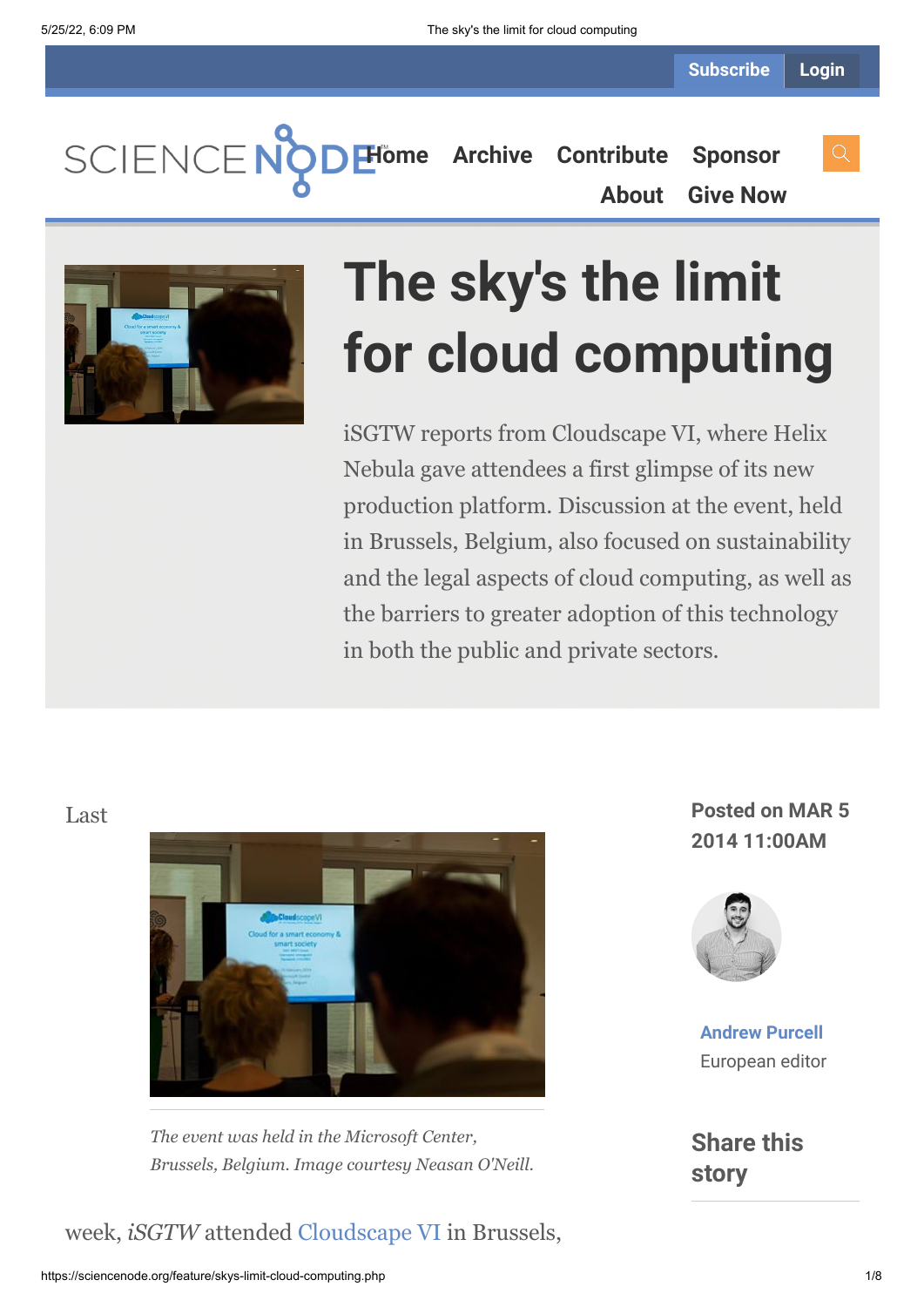### 5/25/22, 6:09 PM The sky's the limit for cloud computing

Belgium. The event, which had the tagline 'cloud for a smart economy and smart society', featured much discussion of the policy aspects of cloud computing, as well as the potential benefits of cloud computing for both business and scientific [research. "Cloud is still very emergent," says Ken](http://www.cloudscapeseries.eu/Content/Speakers.aspx?id=24&Page=3&Cat=0%213) Ducatel, head of software and services, cloud computing at [the European Commission.](http://ec.europa.eu/index_en.htm) "There are a lot of business models and they're very complex: there's no one-size fits all solution."

The event also featured a panel discussion on the subject of cloud adoption and how to measure success. In this session, Ducatel cited trust as the [greatest barrier to adoption, whereas Abdella](http://cloudscapeseries.com/Content/Speakers.aspx?id=344&Page=2&Cat=0%213) [Battou from the US National Institute of Standards](http://www.nist.gov/) and Technology highlighted standards, particularly in relation to security, as the greatest barrier. By contrast, [Gabriella Cattaneo](http://www.cloudscapeseries.eu/Content/Speakers.aspx?id=150&Page=1&Cat=0%213) of the International [Data Corporation \(IDC\) says: "There is no single](http://www.idc.com/) barrier. Security and standards are very important, but the trust barrier may be more important for some, while interoperability can also be a major issue." Meanwhile, [David Bernstein](http://www.cloudscapeseries.eu/Content/Speakers.aspx?id=104), a senior [member of the Institute of Electrical and](file://cern.ch/dfs/Users/a/apurcell/Desktop/Institute%20of%20Electrical%20and%20Electronics%20Engineers) Electronics Engineers (IEEE), believes that the greatest barrier to successful cloud adoption is, simply, imagination: "the fathers of the telephone never imagined today's mobility," he says.

### **Brazilian connections**

At Cloudscape VI, it was revealed that the popular conference series will also be heading to Brazil, with the launch of Cloudscape Brazil later this year.





**[European Grid](https://sciencenode.org/tag/?tag=European%20Grid%20Infrastructure) Infrastructure**

**[Helix Nebula](https://sciencenode.org/tag/?tag=Helix%20Nebula)**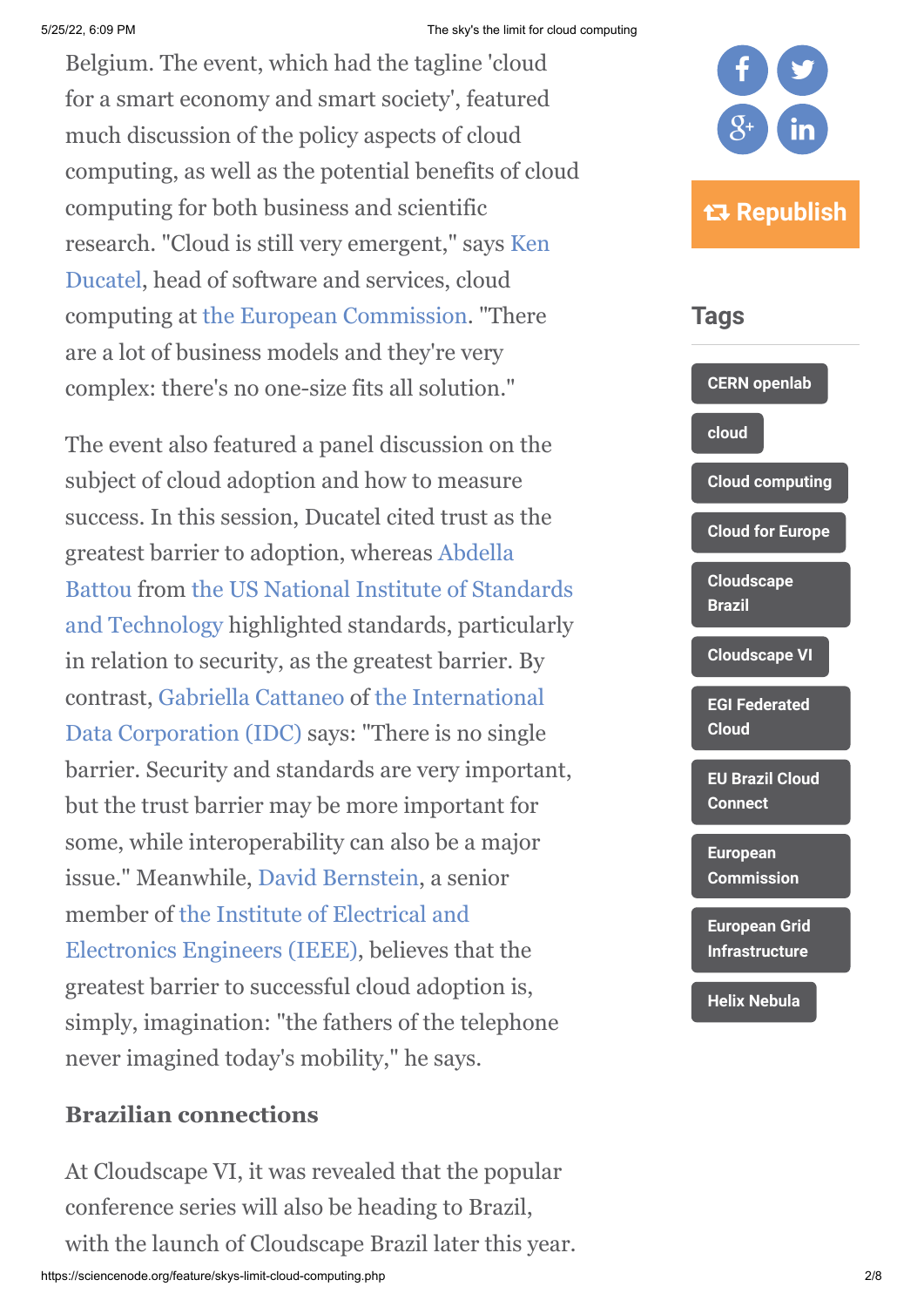Cloudscape Brazil I and II will be led by the EU [Brazil Cloud Connect project. "Through Cloudsc](http://eubrazilcloudconnect.eu/)ape Brazil, we will emphasize the benefits that cloud computing approaches can bring to the e-science community in Brazil and attract government and industry players to share first-hand best practices in cloud computing developments worldwide," says [Francisco Brasileir](http://www.cloudscapeseries.eu/Content/Speakers.aspx?id=350)[o from the Federal University of](http://www.ufcg.edu.br/index1.php) Campina Grande, who is the Brazilian coordinator of EU Brazil Cloud Connect. "Cloudscape Brazil will also encourage active contributions of Brazilian groups to the several on-going standardization initiatives across the globe."

EU Brazil Cloud Connect launched last month and is seeking to create a federated research einfrastructure based on a user-centric approach. It will adapt existing applications to tackle new scenarios in areas of mutual interest to Brazil and Europe with high social impact and innovation: neglected diseases, climate change, and health. It will integrate frameworks and programming models for scientific gateways and complex workflows that meet not only the requirements of these three specific use cases, but potentially also a much larger user community.

"EU Brazil Cloud Connect will drive advances in several research areas," explains [Ignacio Blanquer](http://cloudscapeseries.com/Content/CloudscapeSeries.aspx?id=129&Page=3&Cat=0%2112%216%212) from [Valencia University of Technology,](http://www.upv.es/) who is the European coordinator of the project. He says that these areas will include virtualized resource federation using clouds that promote sustainability, programming frameworks in the cloud, and high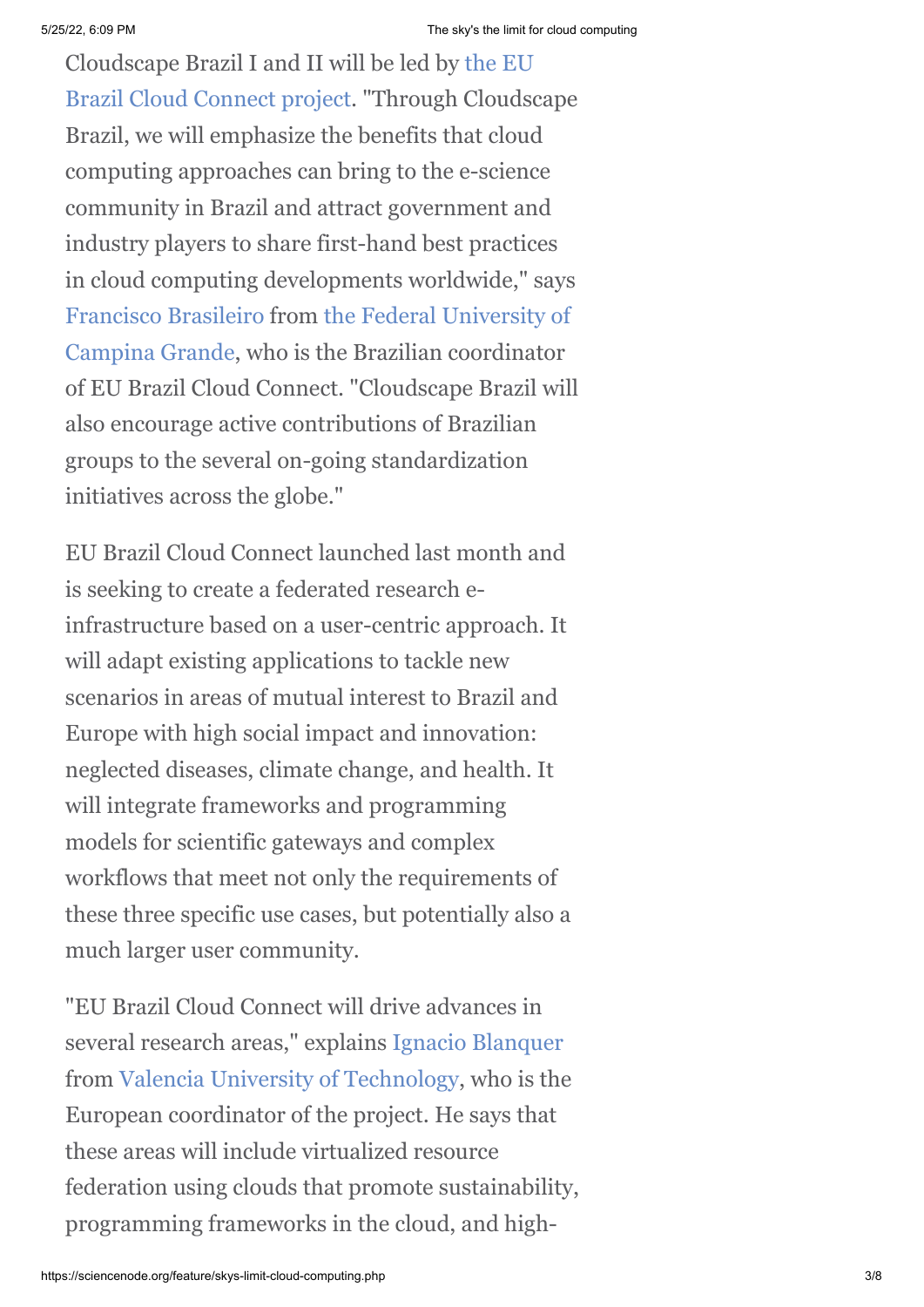performance computing and big data in the cloud. In addition, the project will also pursue interoperability and integration of existing systems, such as coordinating technical interoperability with [Helix Nebula](http://helix-nebula.eu/), incorporating relevant standards, and extending links with EGI.

*Find out more about EU Brazil Cloud Connect on [the project website](http://eubrazilcloudconnect.eu/).*

Discussion at the event also focused on the environmental impacts of cloud computing. "ICT is enabling energy reduction through optimization, but ICT also consumes a lot of energy," says [Kyriakos Baxevanidi](http://www.cloudscapeseries.eu/Content/Speakers.aspx?id=352)[s, deputy head of the European](http://ec.europa.eu/index_en.htm) Commission's [Smart Cities and Sustainability unit](http://ec.europa.eu/information_society/activities/sustainable_growth/cities/index_en.htm) within [DG CONNECT](http://ec.europa.eu/dgs/connect/en/content/dg-connect). "If the cloud were a country, it would rank fifth in the world in terms of energy consumption." Baxevanidis also stressed the importance of taking the environmental impact of the networking infrastructure into account, as well as that of the data centers, and he highlighted work done in Europe to establish standards across industry for measuring the environmental footprint of ICT.

[Linda Strick](http://cloudscapeseries.com/Content/Speakers.aspx?id=396)[, coordinator of the Cloud for Europe](http://www.cloudforeurope.eu/home;jsessionid=E9927F443AFA471C3B0CA078D7856D9A) project, spoke in the same panel session, entitled 'how to deliver better citizen services and make cost and efficiency savings'. She explained how the different nation states that exist in Europe can make the provision of public services via the cloud particularly difficult. "The public sector doesn't really understand what cloud is," says Strick. "We need to initiate dialogues between public sector and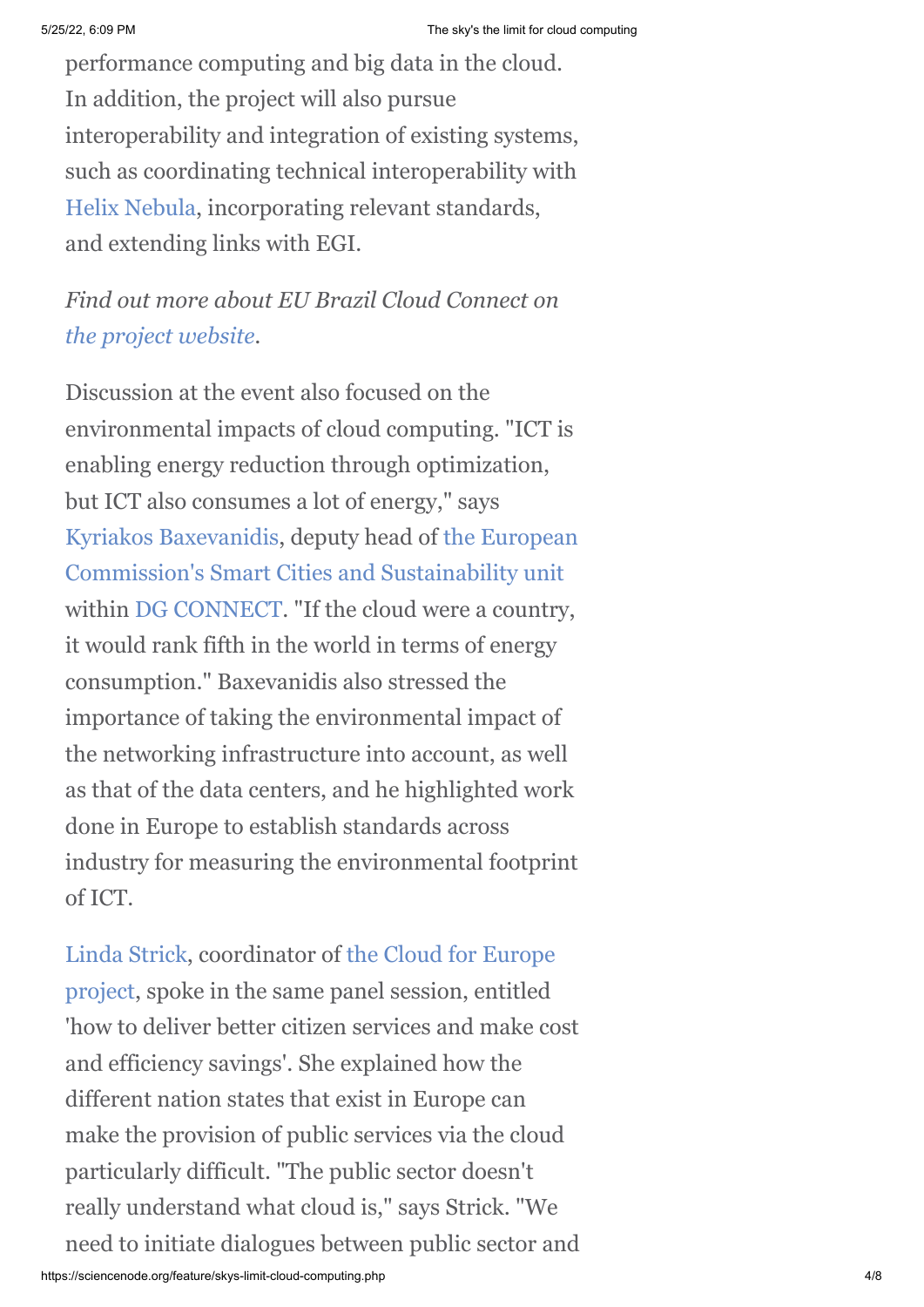industry, and address concerns on data protection, security, legal, and contractual aspects." She adds: "We also need to support related research from industry and use of pre-commercial procurement as an instrument for innovation in public sector."

[Kuan Hon, from Queen Mary University of London,](http://www.qmul.ac.uk/) UK, used her keynote address at Cloudscape VI to give a fascinating overview of the Cloud Legal [Research Project, which aims to address the v](http://www.cloudlegal.ccls.qmul.ac.uk/)arious aspects of the legal and regulatory status of cloud computing. She explained that doing so is essential to the successful development and widespread [adoption of cloud computing. Research published](http://www.cloudlegal.ccls.qmul.ac.uk/Research/index.html) by Hon and her project colleagues has played an important role in helping the public sector better understand the legal aspects of using commercial cloud services. And, at the event, Hon discussed at length her belief that when applying data protection rules in a cloud computing context, the current European focus on geographical location is [inappropriate. Instead, she says: "regulation should](https://www.scl.org/site.aspx?i=ed35439) be based on control of logical access to intelligible data."

Another subject focused upon at the event was data preservation, with [Evangelos Floros,](http://www.cloudscapeseries.eu/Content/Speakers.aspx?id=147&Page=2&Cat=0%213) a project manager at the Greek Research and Technology [Network, highlighting the importance of the wor](https://www.grnet.gr/en)k done by European projects such as [EUDAT](http://www.eudat.eu/) and [OpenAIRE](https://www.openaire.eu/) in this area. Delegates discussed the challenges surrounding targets to preserve data beyond the lifetimes of the research projects which [have generated the data.](http://www.ncl.ac.uk/) [Simon Woodman](http://www.cloudscapeseries.eu/Content/Speakers.aspx?id=379) [of the](http://www.ncl.ac.uk/)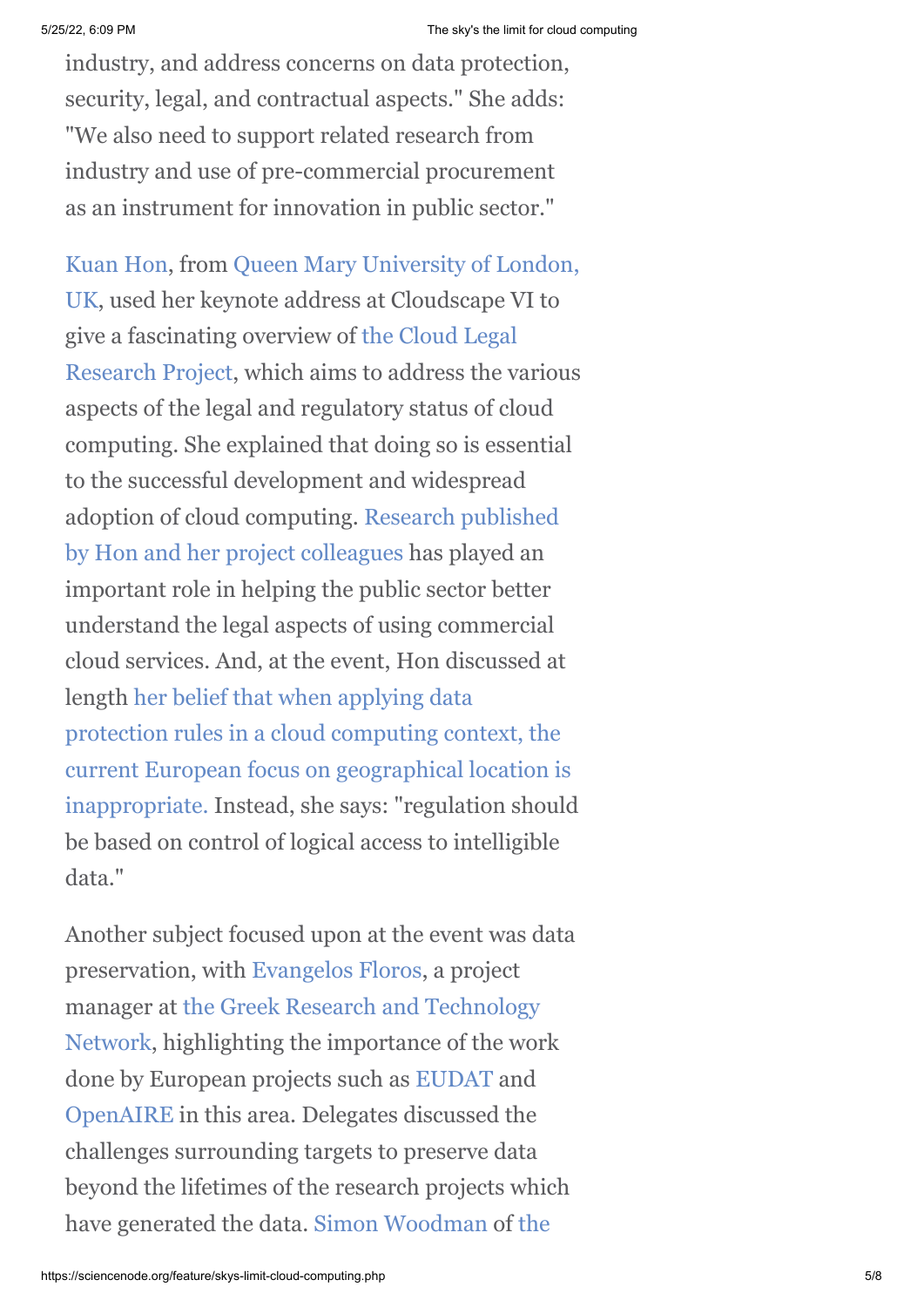[University of Newcastle, UK, who presented e-](http://www.ncl.ac.uk/)Science Central at the event, argued that a large part of the challenge is related to traditional funding structures, which have evolved around a model based on capital expenditure. "Funders typically don't know how to fund cloud costs," he says. [David Wallom,](http://www.cloudscapeseries.eu/Content/Speakers.aspx?id=127&Page=1&Cat=0%213) associate director for innovation of [the Oxford e-Research Centre](http://www.oerc.ox.ac.uk/), agrees, noting: "it costs money to store data; open data is not free data."

[Wallom also gave a brief update at the event on the](http://www.egi.eu/infrastructure/cloud/) European Grid Infrastructure (EGI) Federated Cloud. The EGI Federated Cloud is a seamless grid of academic private clouds and virtualized resources, built around open standards and focusing on the requirements of the scientific community. "We're pushing forward to create this federated, open marketplace for Europe," says Wallom. "I want it to be open to every type of resource provider and user community."

Finally, Bob Jones, head of [CERN openlab](http://openlab.web.cern.ch/), presented the [Helix Nebula](http://www.helix-nebula.eu/) production platform for the first time at the event. The platform, which will be launched in the coming weeks, won the award for [best position paper at Cloudscape VI.](http://admin.cloudscapeseries.eu/Repository/document/PositionPapersCSVI/CloudScapeVI_PositionPapers_web.pdf#page=24) "It integrates with existing e-infrastructures to form a hybrid cloud marketplace and will reach out to Europe's research communities," says Jones. "It will take a hybrid approach to building on public and commercial assets to cover the entire scientific workflow, and will provide researchers with access to world class resources through a dynamic and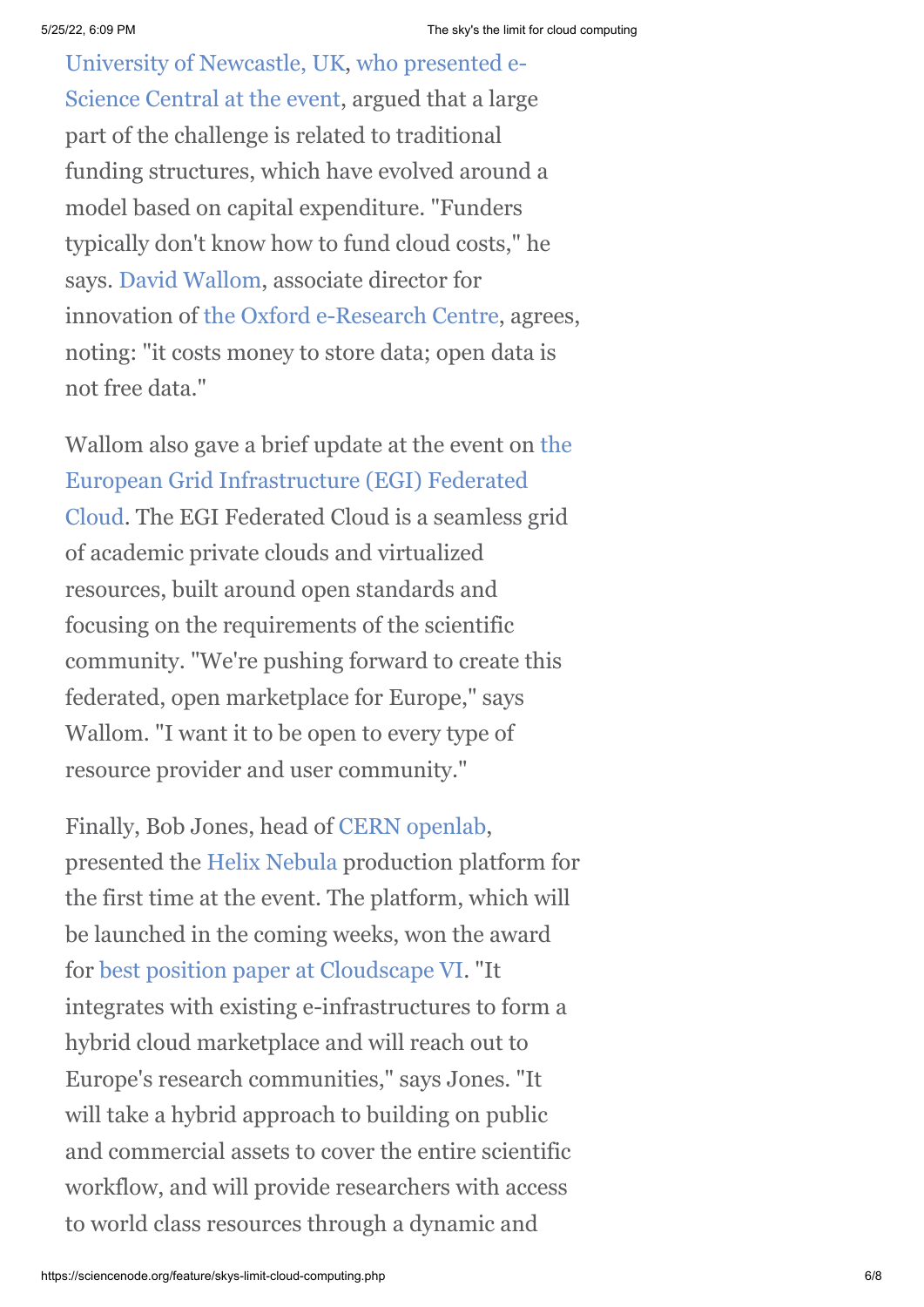sustainable marketplace, offering a broad range of services that are free at the point of use."

[The Helix Nebula Marketplace \(HNX\)](http://hnx.helix-nebula.eu/aboutus.html) - as the platform will be known - will deliver easy and largescale access to a range of commercial cloud services through the innovative broker technology deployed within the Helix Nebula initiative over the last two years and tested with flagship applications from [CERN](http://home.web.cern.ch/), [EMBL](http://www.embl.de/) and [ESA.](http://www.esa.int/ESA) Federation of public sector data center resources from within EGI with the Helix Nebula Marketplace will also enable EGI's research communities to use the Helix Nebula Marketplace services through a hybrid cloud model. "We aim to drive convergence between existing einfrastructure providers and use market mechanisms to attract new service providers and consumers to the marketplace," explains Jones. "The Helix Nebula Marketplace is a step towards 'infrastructure as a service'," adds Steven James of [CGI](http://www.cgi.com/en)[, one of several partner companies working in](http://www.helix-nebula.eu/index.php/about-us/the-partnership.html) Helix Nebula. "We want to create an ecosystem where we bring science and industry together for the benefit of Europe."

*The Cloudscape event series is the legacy of two previous European Commission coordination and [support actions funded under the e-Infrastructures](http://cordis.europa.eu/fp7/ict/e-infrastructure/home_en.html) [unit of the EU Seventh Framework Programme for](http://ec.europa.eu/research/fp7/index_en.cfm) Research (FP7).*